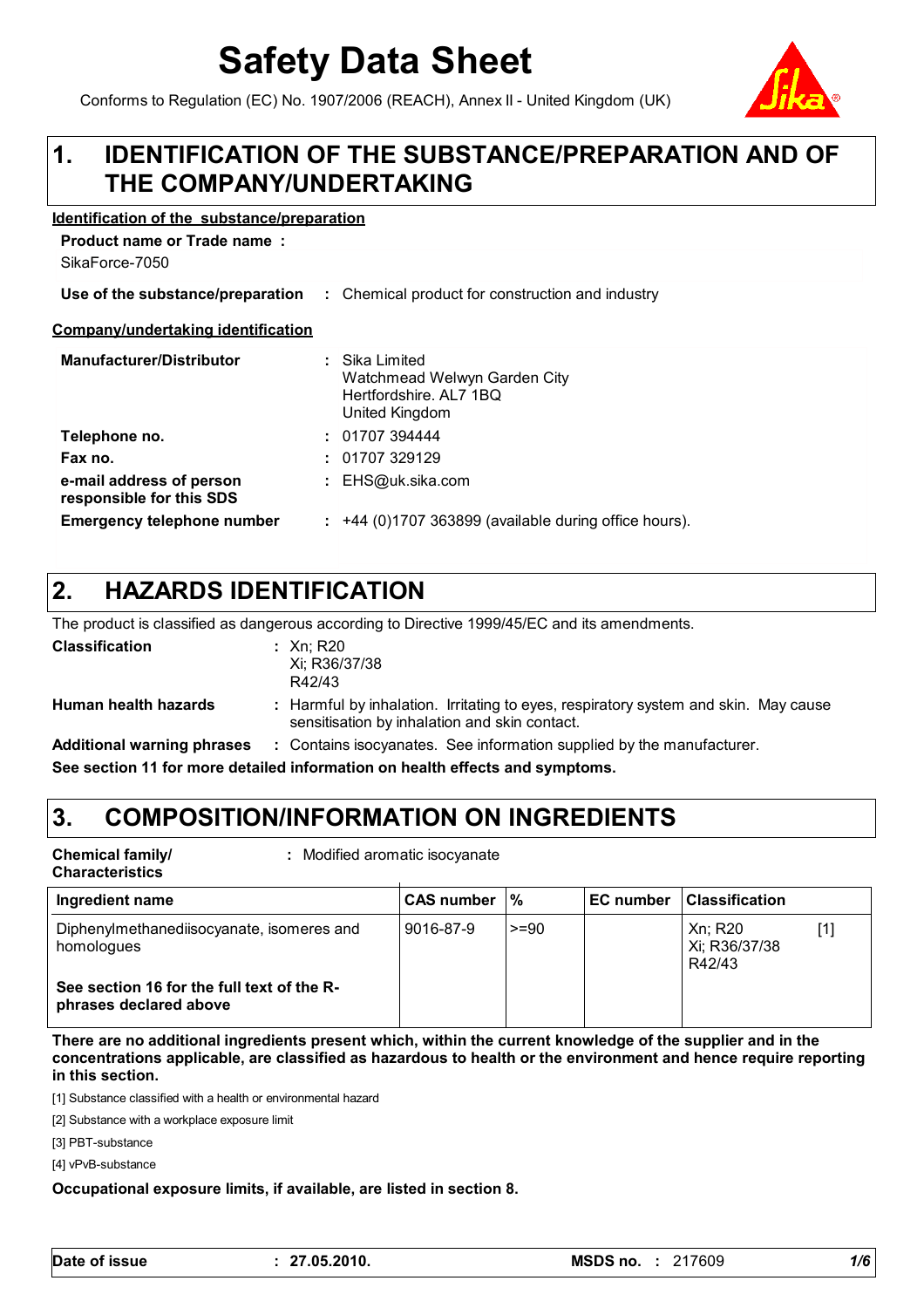#### **4. FIRST AID MEASURES**

| <b>First-aid measures</b> |                                                                                                                                                                                                                                                                           |
|---------------------------|---------------------------------------------------------------------------------------------------------------------------------------------------------------------------------------------------------------------------------------------------------------------------|
| <b>Inhalation</b>         | : Get medical attention. Get medical attention if symptoms appear.                                                                                                                                                                                                        |
| Ingestion                 | : Do not induce vomiting unless directed to do so by medical personnel. Maintain an<br>open airway. Seek immediate medical attention.                                                                                                                                     |
| <b>Skin contact</b>       | : Flush contaminated skin with plenty of water. Remove contaminated clothing and<br>shoes. Wash contaminated clothing thoroughly with water before removing it, or wear<br>gloves. Continue to rinse for at least 10 minutes. Get medical attention if symptoms<br>occur. |
| Eye contact               | : Immediately flush eyes with plenty of water, occasionally lifting the upper and lower<br>eyelids. Check for and remove any contact lenses. Continue to rinse for at least 10<br>minutes. Get medical attention.                                                         |
| Notes to physician        | : No specific treatment. Treat symptomatically. Contact poison treatment specialist<br>immediately if large quantities have been ingested or inhaled.                                                                                                                     |

**See section 11 for more detailed information on health effects and symptoms.**

#### **FIRE-FIGHTING MEASURES 5.**

| <b>Extinguishing media</b>                               |                                                                                                                                                                             |
|----------------------------------------------------------|-----------------------------------------------------------------------------------------------------------------------------------------------------------------------------|
| <b>Suitable</b>                                          | : Use an extinguishing agent suitable for the surrounding fire.                                                                                                             |
| Not suitable                                             | : None known.                                                                                                                                                               |
| Special exposure hazards                                 | : In a fire or if heated, a pressure increase will occur and the container may burst.                                                                                       |
| <b>Hazardous combustion</b><br>products                  | Decomposition products may include the following materials:<br>carbon dioxide<br>carbon monoxide<br>halogenated compounds<br>metal oxide/oxides                             |
| <b>Special protective</b><br>equipment for fire-fighters | : Fire-fighters should wear appropriate protective equipment and self-contained<br>breathing apparatus (SCBA) with a full face-piece operated in positive pressure<br>mode. |

### **6. ACCIDENTAL RELEASE MEASURES**

| <b>Personal precautions</b>      | : Keep unnecessary and unprotected personnel from entering. Do not touch or walk<br>through spilt material. Put on appropriate personal protective equipment (see section<br>8).                                                                                                                                                                              |
|----------------------------------|---------------------------------------------------------------------------------------------------------------------------------------------------------------------------------------------------------------------------------------------------------------------------------------------------------------------------------------------------------------|
| <b>Environmental precautions</b> | : Avoid dispersal of spilt material and runoff and contact with soil, waterways, drains<br>and sewers. Inform the relevant authorities if the product has caused environmental<br>pollution (sewers, waterways, soil or air).                                                                                                                                 |
| Large spill                      | : Stop leak if without risk. Move containers from spill area. Prevent entry into sewers,<br>water courses, basements or confined areas. Contain and collect spillage with non-<br>combustible, absorbent material e.g. sand, earth, vermiculite or diatomaceous earth<br>and place in container for disposal according to local regulations (see section 13). |
| <b>Small spill</b>               | : Stop leak if without risk. Move containers from spill area. Absorb with an inert<br>material and place in an appropriate waste disposal container.                                                                                                                                                                                                          |

### **7. HANDLING AND STORAGE**

**Handling**

Put on appropriate personal protective equipment (see section 8). Eating, drinking **:** and smoking should be prohibited in areas where this material is handled, stored and processed. Workers should wash hands and face before eating, drinking and smoking. Persons with a history of asthma, allergies or chronic or recurrent respiratory disease should not be employed in any process in which this product is used. Do not get in eyes or on skin or clothing. Do not breathe vapour or mist. Use only with adequate ventilation. Wear appropriate respirator when ventilation is inadequate. Keep in the original container or an approved alternative made from a compatible material, kept tightly closed when not in use. Empty containers retain product residue and can be hazardous.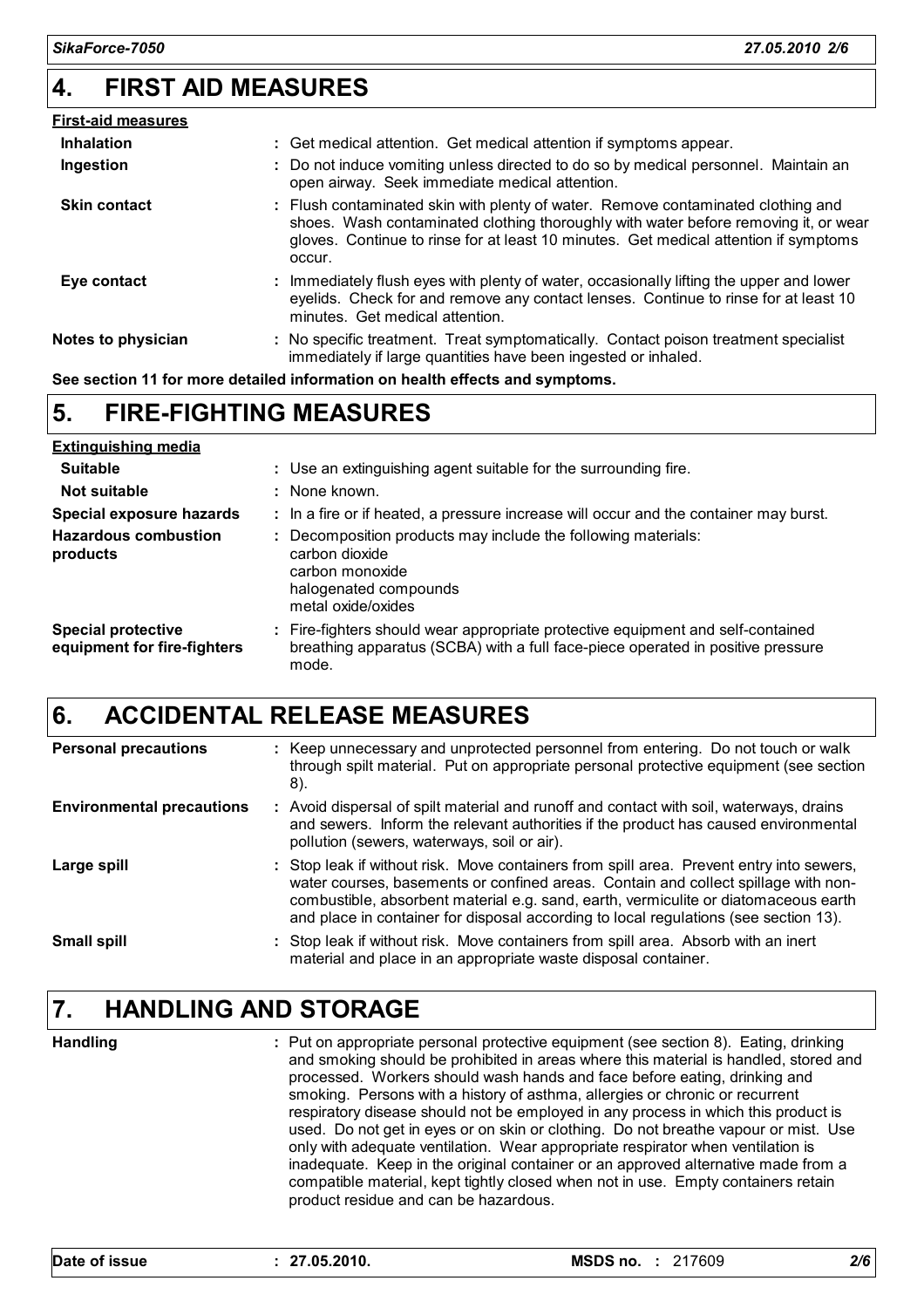### **7. HANDLING AND STORAGE**

| <b>Storage</b> |  |
|----------------|--|
|                |  |
|                |  |

Store in accordance with local regulations. Store in original container protected from **:** direct sunlight in a dry, cool and well-ventilated area, away from incompatible materials (see section 10) and food and drink. Keep container tightly closed and sealed until ready for use. Containers that have been opened must be carefully resealed and kept upright to prevent leakage. Do not store in unlabelled containers. Use appropriate containment to avoid environmental contamination.

## **Packaging materials**

**Recommended :** Use original container.

### **8. EXPOSURE CONTROLS/PERSONAL PROTECTION**

| <b>Exposure limit values</b>                            |                                                                                                                                                                                                                                                                                                                                                                                                                                                                                                                            |
|---------------------------------------------------------|----------------------------------------------------------------------------------------------------------------------------------------------------------------------------------------------------------------------------------------------------------------------------------------------------------------------------------------------------------------------------------------------------------------------------------------------------------------------------------------------------------------------------|
| <b>Ingredient name</b>                                  | <b>Occupational exposure limits</b>                                                                                                                                                                                                                                                                                                                                                                                                                                                                                        |
| Diphenylmethanediisocyanate, isomeres and<br>homologues | EH40/2005 WELs (United Kingdom (UK), 8/2007). Skin sensitiser.<br>Notes: as NCO<br>STEL: 0.07 mg/m <sup>3</sup> , (as NCO) 15 minute(s).<br>TWA: 0.02 mg/m <sup>3</sup> , (as NCO) 8 hour(s).                                                                                                                                                                                                                                                                                                                              |
| <b>Recommended monitoring</b><br>procedures             | If this product contains ingredients with exposure limits, personal, workplace<br>atmosphere or biological monitoring may be required to determine the effectiveness<br>of the ventilation or other control measures and/or the necessity to use respiratory<br>protective equipment. Reference should be made to European Standard EN 689 for<br>methods for the assessment of exposure by inhalation to chemical agents and<br>national guidance documents for methods for the determination of hazardous<br>substances. |
| <b>Exposure controls</b>                                |                                                                                                                                                                                                                                                                                                                                                                                                                                                                                                                            |
| <b>Occupational exposure</b><br>controls                | Use only with adequate ventilation. If user operations generate dust, fumes, gas,<br>vapour or mist, use process enclosures, local exhaust ventilation or other engineering<br>controls to keep worker exposure to airborne contaminants below any recommended<br>or statutory limits.                                                                                                                                                                                                                                     |
| <b>Hygiene measures</b>                                 | Wash hands, forearms and face thoroughly after handling chemical products, before<br>eating, smoking and using the lavatory and at the end of the working period.<br>Appropriate techniques should be used to remove potentially contaminated clothing.<br>Wash contaminated clothing before reusing.                                                                                                                                                                                                                      |
| <b>Respiratory protection</b>                           | Respirator selection must be based on known or anticipated exposure levels, the<br>hazards of the product and the safe working limits of the selected respirator.<br>Use a properly fitted, air-purifying or air-fed respirator complying with an approved<br>standard if a risk assessment indicates this is necessary.<br>organic vapour filter (Type A)<br>A1: < 1000 ppm; A2: < 5000 ppm; A3: < 10000 ppm                                                                                                              |
| <b>Hand protection</b>                                  | : Chemical-resistant, impervious gloves complying with an approved standard should<br>be worn at all times when handling chemical products if a risk assessment indicates<br>this is necessary. Recommended: Butyl rubber/nitrile rubber gloves.                                                                                                                                                                                                                                                                           |
| Eye protection                                          | Safety eyewear complying with an approved standard should be used when a risk<br>assessment indicates this is necessary to avoid exposure to liquid splashes, mists,<br>gases or dusts.                                                                                                                                                                                                                                                                                                                                    |
| <b>Skin protection</b>                                  | : Personal protective equipment for the body should be selected based on the task<br>being performed and the risks involved and should be approved by a specialist before<br>handling this product. Recommended: Use barrier skin cream.                                                                                                                                                                                                                                                                                   |
| <b>Environmental exposure</b><br>controls               | Emissions from ventilation or work process equipment should be checked to ensure<br>they comply with the requirements of environmental protection legislation. In some<br>cases, fume scrubbers, filters or engineering modifications to the process equipment<br>will be necessary to reduce emissions to acceptable levels.                                                                                                                                                                                              |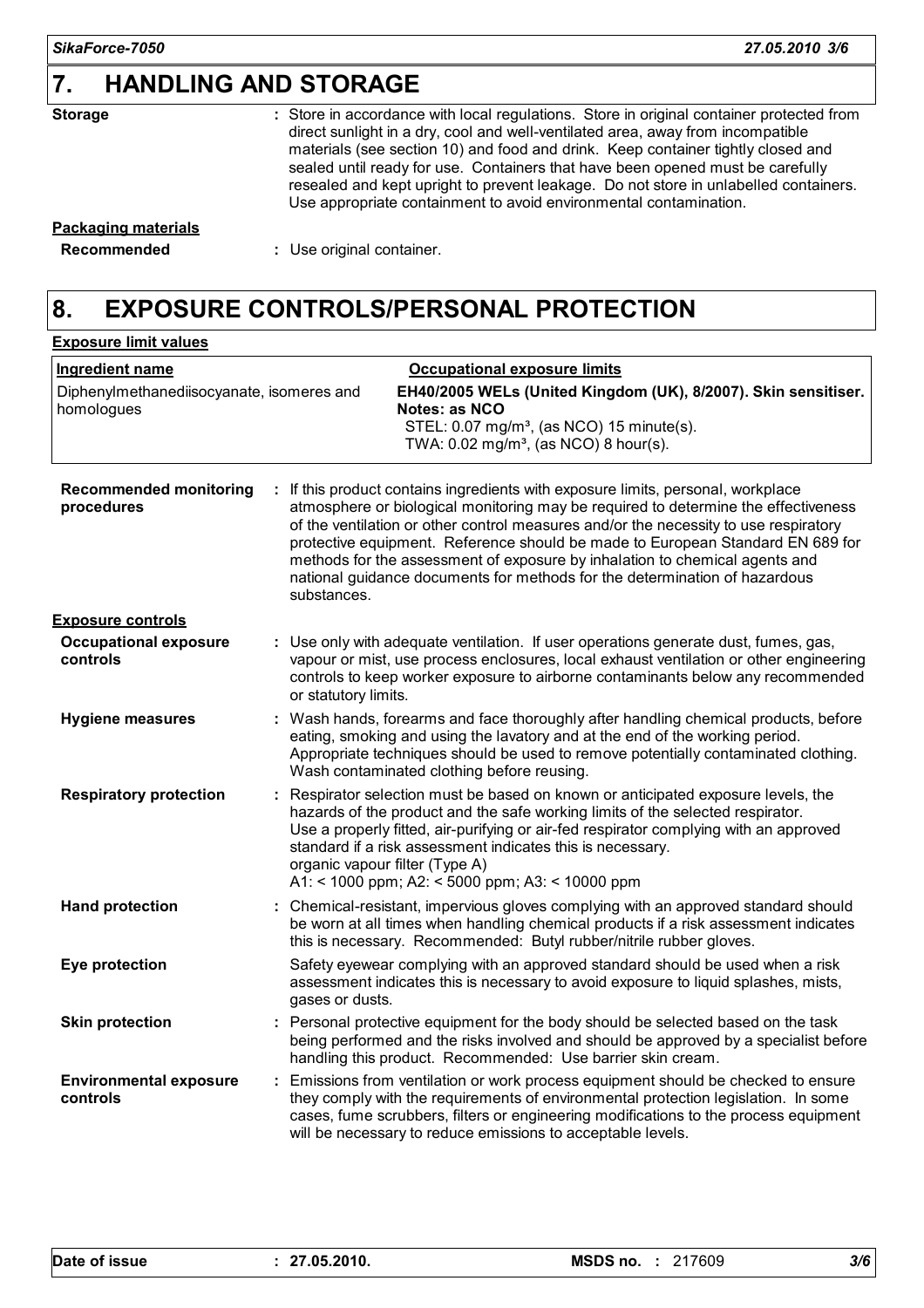#### **PHYSICAL AND CHEMICAL PROPERTIES 9.**

### **General information**

| <b>Appearance</b>  |                                                        |
|--------------------|--------------------------------------------------------|
| Form               | : Liguid.                                              |
| Colour             | : Brown.                                               |
| Odour              | : Sweetish.                                            |
|                    | Important health, safety and environmental information |
| <b>Flash point</b> | : Closed cup: $>200^{\circ}$ C ( $>392^{\circ}$ F)     |
| <b>Density</b>     | : ~1.2 g/cm <sup>3</sup> [20°C (68°F)]                 |
| <b>Solubility</b>  | : Insoluble in the following materials: water          |

### **STABILITY AND REACTIVITY 10.**

| <b>Stability</b>                           | : The product is stable.                                                                                  |
|--------------------------------------------|-----------------------------------------------------------------------------------------------------------|
| <b>Conditions to avoid</b>                 | : No specific data.                                                                                       |
| <b>Materials to avoid</b>                  | : No specific data.                                                                                       |
| <b>Hazardous decomposition</b><br>products | : Under normal conditions of storage and use, hazardous decomposition products<br>should not be produced. |

### **11. TOXICOLOGICAL INFORMATION**

| <b>Potential acute health effects</b> |                                                                                                                            |
|---------------------------------------|----------------------------------------------------------------------------------------------------------------------------|
| <b>Inhalation</b>                     | : Harmful by inhalation. Irritating to respiratory system. May cause sensitisation by<br>inhalation. May cause irritation. |
| Ingestion                             | : Irritating to mouth, throat and stomach.                                                                                 |
| <b>Skin contact</b>                   | : Irritating to skin. May cause sensitisation by skin contact.                                                             |
| Eye contact                           | : Irritating to eyes.                                                                                                      |
| <b>Chronic effects</b>                | : Once sensitized, a severe allergic reaction may occur when subsequently exposed to<br>very low levels.                   |

### **12. ECOLOGICAL INFORMATION**

**Environmental effects :** Avoid contact of spilt material and runoff with soil and surface waterways. Do not empty into drains; dispose of this material and its container in a safe way.

### **13. DISPOSAL CONSIDERATIONS**

| <b>Methods of disposal</b>        | : The generation of waste should be avoided or minimised wherever possible. Empty<br>containers or liners may retain some product residues. This material and its container<br>must be disposed of in a safe way. Dispose of surplus and non-recyclable products<br>via a licensed waste disposal contractor. Disposal of this product, solutions and any<br>by-products should at all times comply with the requirements of environmental<br>protection and waste disposal legislation and any regional local authority<br>requirements. Avoid dispersal of spilt material and runoff and contact with soil,<br>waterways, drains and sewers. |
|-----------------------------------|------------------------------------------------------------------------------------------------------------------------------------------------------------------------------------------------------------------------------------------------------------------------------------------------------------------------------------------------------------------------------------------------------------------------------------------------------------------------------------------------------------------------------------------------------------------------------------------------------------------------------------------------|
| European waste catalogue<br>(EWC) | $: 080501*$ waste isocyanates                                                                                                                                                                                                                                                                                                                                                                                                                                                                                                                                                                                                                  |
| Packaging                         | : Completely emptied packaging or practically empty packaging containing dried/cured<br>residues, once relieved of all pressure can be disposed of as non-hazardous waste.<br>Packaging may still contain hazardous residues and disposal should undertaken by a<br>licensed waste contractor.                                                                                                                                                                                                                                                                                                                                                 |
|                                   | Any disposal practice must be in compliance with local and national laws and                                                                                                                                                                                                                                                                                                                                                                                                                                                                                                                                                                   |
| Date of issue                     | 4/6<br>: 27.05.2010.<br><b>MSDS no. : 217609</b>                                                                                                                                                                                                                                                                                                                                                                                                                                                                                                                                                                                               |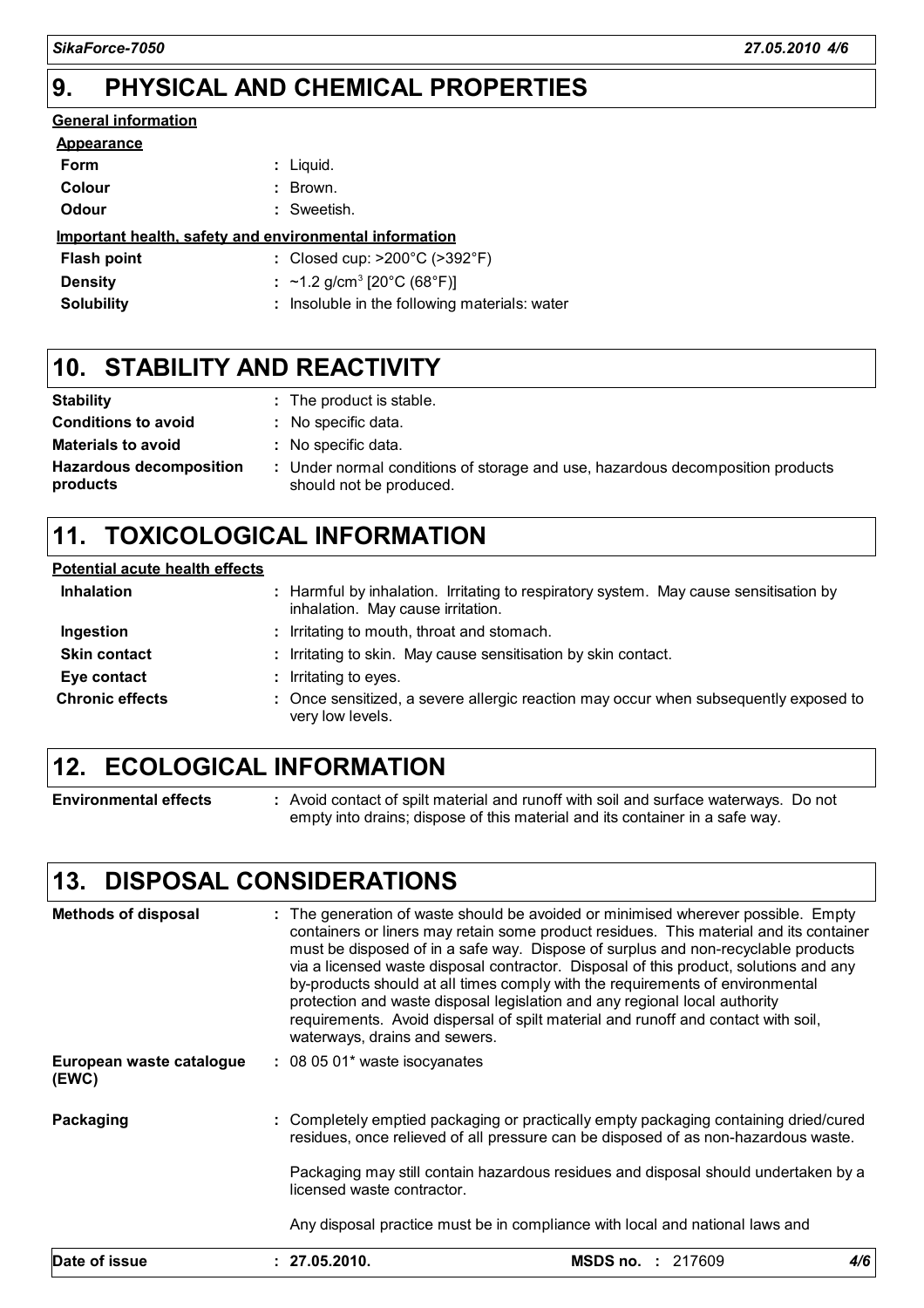### **13. DISPOSAL CONSIDERATIONS**

regulations.

15 01 10\* packaging containing residues of or contaminated by dangerous substances

#### **14. TRANSPORT INFORMATION**

**International transport regulations**

#### **ADR**

Not regulated.

#### **IMDG**

Not regulated.

**Marine pollutant** 

#### **IATA**

Not regulated.

### **15. REGULATORY INFORMATION**

**:**

#### **EU regulations**

**Classification and labeling have been determined according to EU Directives 67/548/EEC and 1999/45/EC (including amendments) and take into account the intended product use.**

**Hazard symbol or symbols :** Xn

|                               | Harmful                                                                                                                                                                                                                            |
|-------------------------------|------------------------------------------------------------------------------------------------------------------------------------------------------------------------------------------------------------------------------------|
| <b>Contains</b>               | Diphenylmethanediisocyanate, isomeres and homologues                                                                                                                                                                               |
| <b>Risk phrases</b>           | : R20- Harmful by inhalation.<br>R36/37/38- Irritating to eyes, respiratory system and skin.<br>R42/43- May cause sensitisation by inhalation and skin contact.                                                                    |
| <b>Safety phrases</b>         | : S23- Do not breathe gas/fumes/vapour/spray<br>S24- Avoid contact with skin.<br>S37- Wear suitable gloves.<br>S45- In case of accident or if you feel unwell, seek medical advice immediately (show<br>the label where possible). |
| Additional warning phrases :  | Contains isocyanates. See information supplied by the manufacturer.                                                                                                                                                                |
| <b>VOC content (EU)</b>       | : VOC (w/w): 0%                                                                                                                                                                                                                    |
| <u>National regulations</u>   |                                                                                                                                                                                                                                    |
| <b>Regulatory information</b> | : Chemicals (Hazard Information and Packaging for Supply) Regulations 2002 (CHIP<br>3)                                                                                                                                             |
|                               | Control of Substances Hazardous to Health Regulations 2002 (COSHH) (as<br>amended)                                                                                                                                                 |
|                               | Health & Safety at Work Act 1974                                                                                                                                                                                                   |
|                               | The Environmental Protection (Duty of Care) Regulations 1991                                                                                                                                                                       |
|                               | Hazardous waste regulations 2005<br>The Carriage of Dangerous Goods and Use of Transportable Pressure Equipment<br>Regulations 2007                                                                                                |
| <b>Guidance Publications</b>  | : Approved Code of Practice - Management of Health and Safety at Work, HSE<br>General Approved Code of Practice to COSHH Regulations, HSE.                                                                                         |
|                               | EH40, Workplace Exposure Limits, HSE (as updated).<br>HS(G) 53, Respiratory Protection Equipment - a Practical Guide for Users, HSE.                                                                                               |